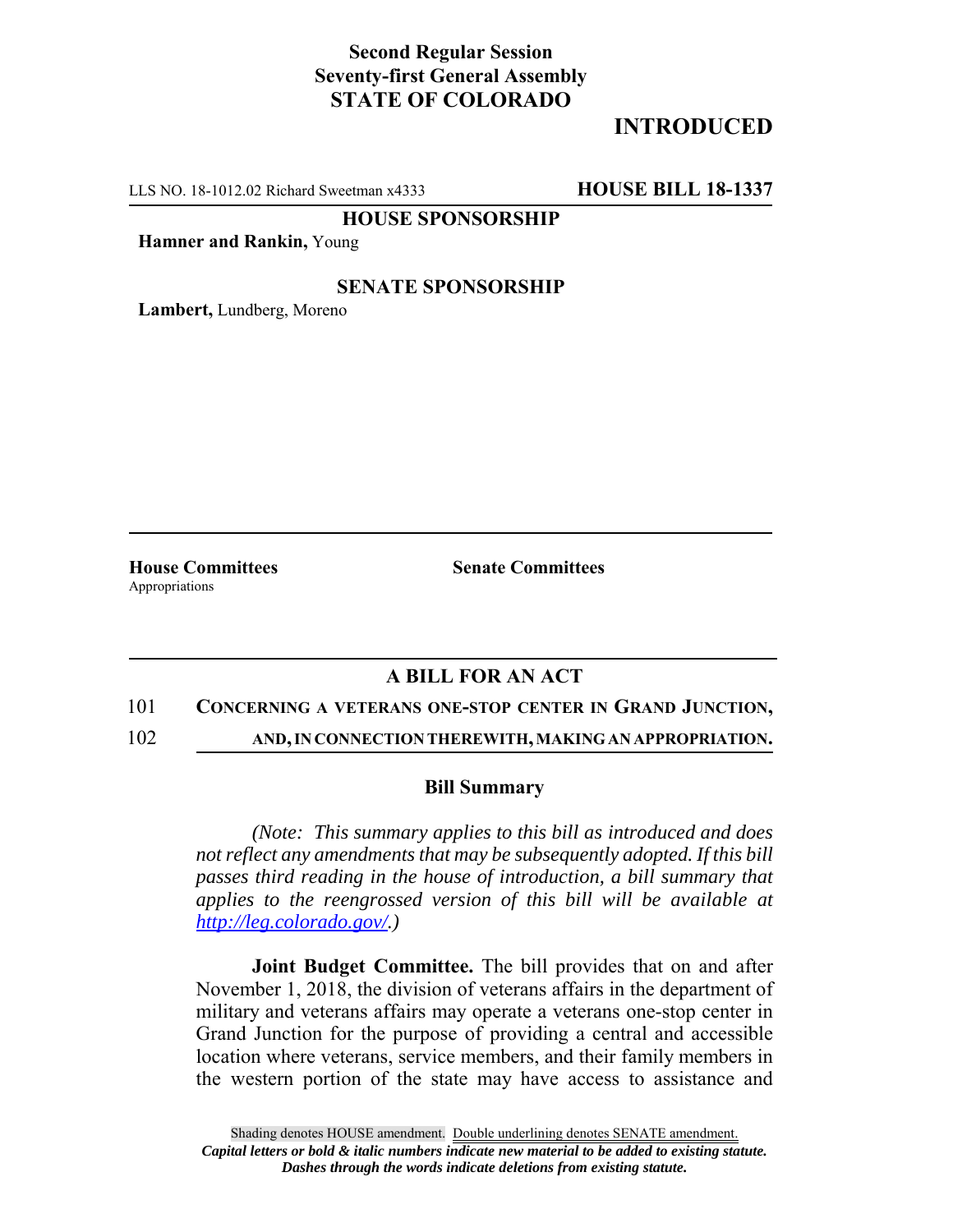resources.

The veterans one-stop center in Grand Junction is repealed, effective September 1, 2023. Before its repeal, the department of regulatory agencies shall review the veterans one-stop center.

 *Be it enacted by the General Assembly of the State of Colorado:* **SECTION 1.** In Colorado Revised Statutes, **add** 28-5-713 as follows: **28-5-713. Grand Junction veterans one-stop center - definitions - advisory board - fund - definition - repeal.** (1) (a) ON AND AFTER NOVEMBER 1, 2018, THE DIVISION OF VETERANS AFFAIRS MAY OPERATE A VETERANS ONE-STOP CENTER IN GRAND JUNCTION FOR THE PURPOSE OF PROVIDING A CENTRAL AND ACCESSIBLE LOCATION WHERE VETERANS, SERVICE MEMBERS, AND THEIR FAMILY MEMBERS IN THE WESTERN PORTION OF THE STATE MAY HAVE ACCESS TO ASSISTANCE AND RESOURCES. THE DIVISION SHALL OPERATE THE VETERANS ONE-STOP CENTER SUBJECT TO AVAILABLE APPROPRIATIONS FROM THE GENERAL ASSEMBLY. THE DIVISION MAY STAFF THE VETERANS ONE-STOP CENTER WITH EMPLOYEES OF THE DEPARTMENT OF MILITARY AND VETERANS AFFAIRS, OR THE DIVISION MAY CONTRACT WITH ONE OR MORE PRIVATE VENDORS FOR THE MANAGEMENT OF THE FACILITY.

 (b) SUBJECT TO AVAILABLE APPROPRIATION TO THE DEPARTMENT OF MILITARY AND VETERANS AFFAIRS FOR THE VETERANS ONE-STOP CENTER, THE DEPARTMENT, AS A FUNCTION OF THE VETERANS ONE-STOP CENTER, MAY PROVIDE IDENTIFICATION CARDS TO ELIGIBLE MILITARY MEMBERS, RETIREES, AND THEIR FAMILY MEMBERS, WHICH 22 IDENTIFICATION CARDS ARE ISSUED BY THE UNITED STATES DEPARTMENT OF DEFENSE.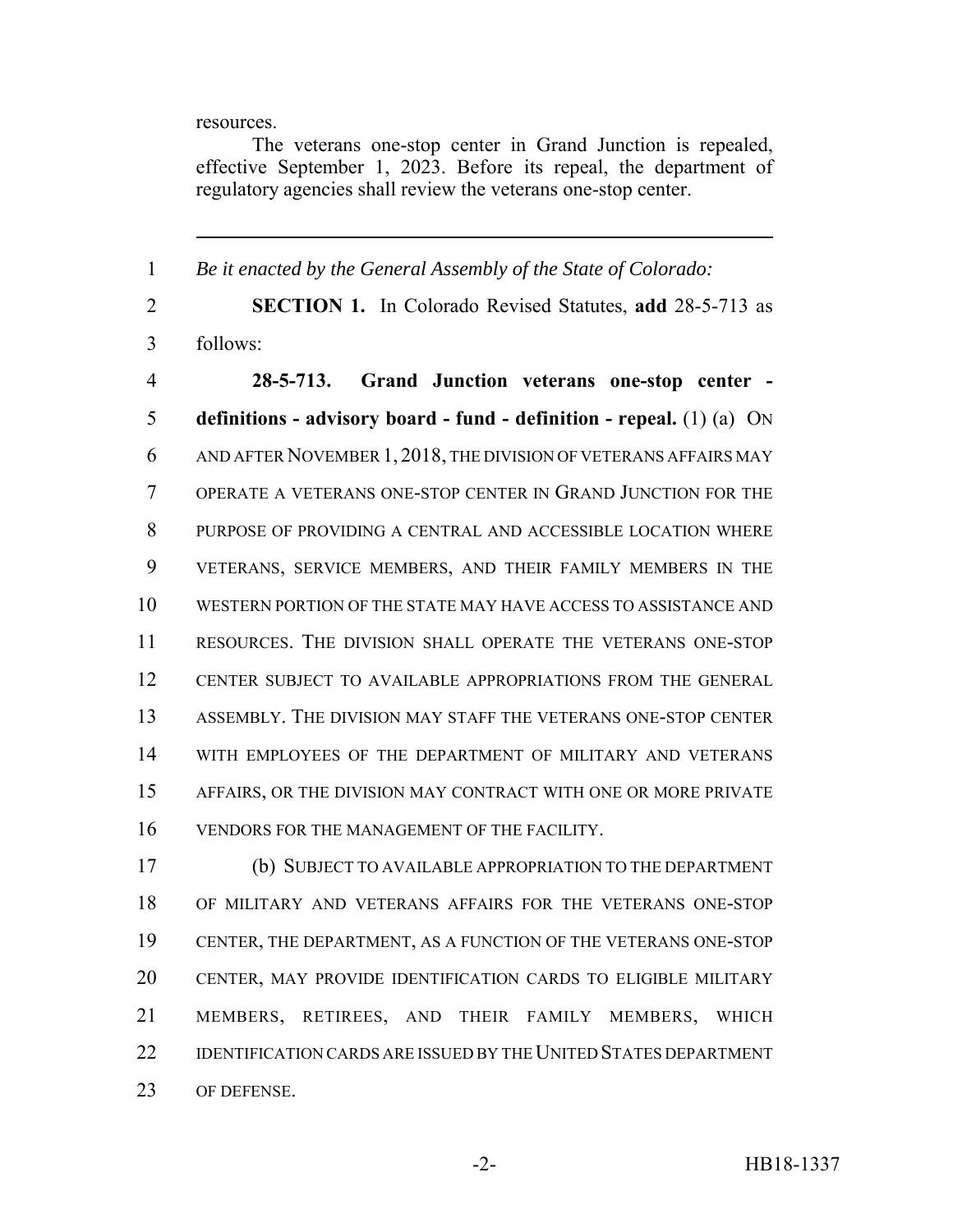(c) AS USED IN THIS SECTION, "VETERANS ONE-STOP CENTER" MEANS A FACILITY WHERE GOVERNMENT AGENCIES, NONPROFIT AND ADVOCACY ORGANIZATIONS, AND OTHER ORGANIZATIONS COLLABORATE TO OFFER SERVICES FOR VETERANS AND THEIR FAMILIES IN A CONVENIENT CENTRAL LOCATION. SERVICES OFFERED AT THE VETERANS ONE-STOP CENTER MAY INCLUDE, BUT ARE NOT LIMITED TO, ASSISTANCE FOR VETERANS IN SECURING FEDERAL BENEFITS, COUNSELING SERVICES, EMPLOYMENT SUPPORT, EDUCATION, LIFE SKILLS, AND WELLNESS SUPPORT. (2) ON OR BEFORE NOVEMBER 1,2018, THE DIVISION OF VETERANS AFFAIRS SHALL ESTABLISH AN ADVISORY BOARD APPOINTED BY THE ADJUTANT GENERAL OR HIS OR DESIGNEE THAT INCLUDES:

 (a) A PERSON REPRESENTING ONE OR MORE NONPROFIT 14 ORGANIZATIONS IN THE GRAND JUNCTION AREA;

 (b) A COUNTY VETERANS SERVICE OFFICER FROM THE WESTERN 16 PORTION OF THE STATE;

(c) A VETERAN FROM THE WESTERN PORTION OF THE STATE;

18 (d) A FAMILY MEMBER OF A VETERAN FROM THE WESTERN 19 PORTION OF THE STATE; AND

 (e) A REPRESENTATIVE OF AN ORGANIZATION THAT PROVIDES SERVICES AT THE VETERANS ONE-STOP CENTER.

22 (3) THE DIVISION, IN CONSULTATION WITH THE ADVISORY BOARD ESTABLISHED PURSUANT TO SUBSECTION (2) OF THIS SECTION, SHALL DEVELOP PROCEDURES FOR EVALUATING THE EFFECTIVENESS OF THE VETERANS ONE-STOP CENTER. THE DIVISION SHALL PROVIDE THE PROCEDURES AND THE ANNUAL RESULTS OF THE PROCEDURES TO:

(a) THE BOARD OF VETERANS AFFAIRS; AND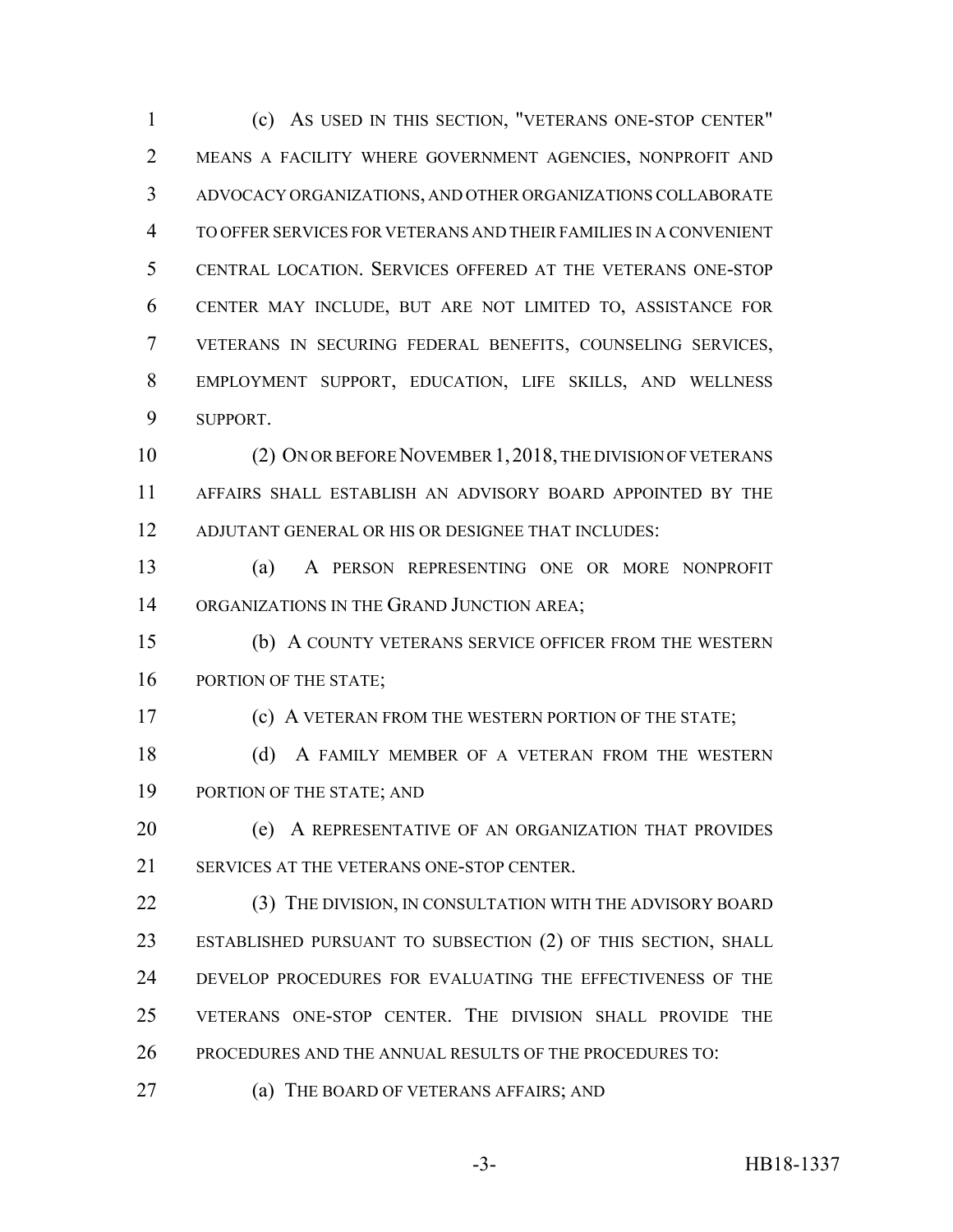(b) THE GENERAL ASSEMBLY AS PART OF THE ANNUAL REPORT OF 2 THE DEPARTMENT OF MILITARY AND VETERANS AFFAIRS BEFORE THE HOUSE AND SENATE COMMITTEES OF REFERENCE PURSUANT TO SECTION 2-7-203.

 (4) (a) THE VETERANS ONE-STOP CENTER CASH FUND, REFERRED TO IN THIS SECTION AS THE "FUND", IS CREATED IN THE STATE TREASURY. THE FUND CONSISTS OF MONEY GENERATED FROM THE PUBLIC OR PRIVATE USE OF THE VETERANS ONE-STOP CENTER, INCLUDING BUT NOT LIMITED TO MONEY RECEIVED BY THE DIVISION AS LEASE PAYMENTS FOR THE FORMER GRAND JUNCTION NATIONAL GUARD ARMORY.

 (b) THE STATE TREASURER SHALL INVEST THE MONEY IN THE FUND AS DESCRIBED IN SECTIONS 24-36-109, 24-36-112, AND 24-36-113. THE STATE TREASURER SHALL CREDIT ALL INTEREST AND INCOME DERIVED FROM THE DEPOSIT AND INVESTMENT OF MONEY IN THE FUND TO THE FUND.

 (c) ANY UNEXPENDED AND UNENCUMBERED MONEY REMAINING IN THE FUND AT THE END OF A FISCAL YEAR REMAINS IN THE FUND AND MAY NOT BE TRANSFERRED TO THE GENERAL FUND OR ANY OTHER FUND. (d) SUBJECT TO AVAILABLE APPROPRIATION, THE DEPARTMENT MAY USE THE MONEY IN THE FUND OR ANY MONEY IN THE GENERAL FUND TO PAY THE COSTS OF OPERATING THE VETERANS ONE-STOP CENTER, WHICH COSTS MAY INCLUDE, BUT ARE NOT LIMITED TO, REPAIR AND REPLACEMENT AT THE VETERANS ONE-STOP CENTER AND SALARIES INVOLVED IN THE OPERATION, MAINTENANCE, REPAIR, AND DEVELOPMENT OF THE VETERANS ONE-STOP CENTER.

 (e) THE DIVISION MAY SEEK, ACCEPT, AND EXPEND GIFTS, GRANTS, AND DONATIONS OF ANY KIND FROM ANY PUBLIC OR PRIVATE SOURCE FOR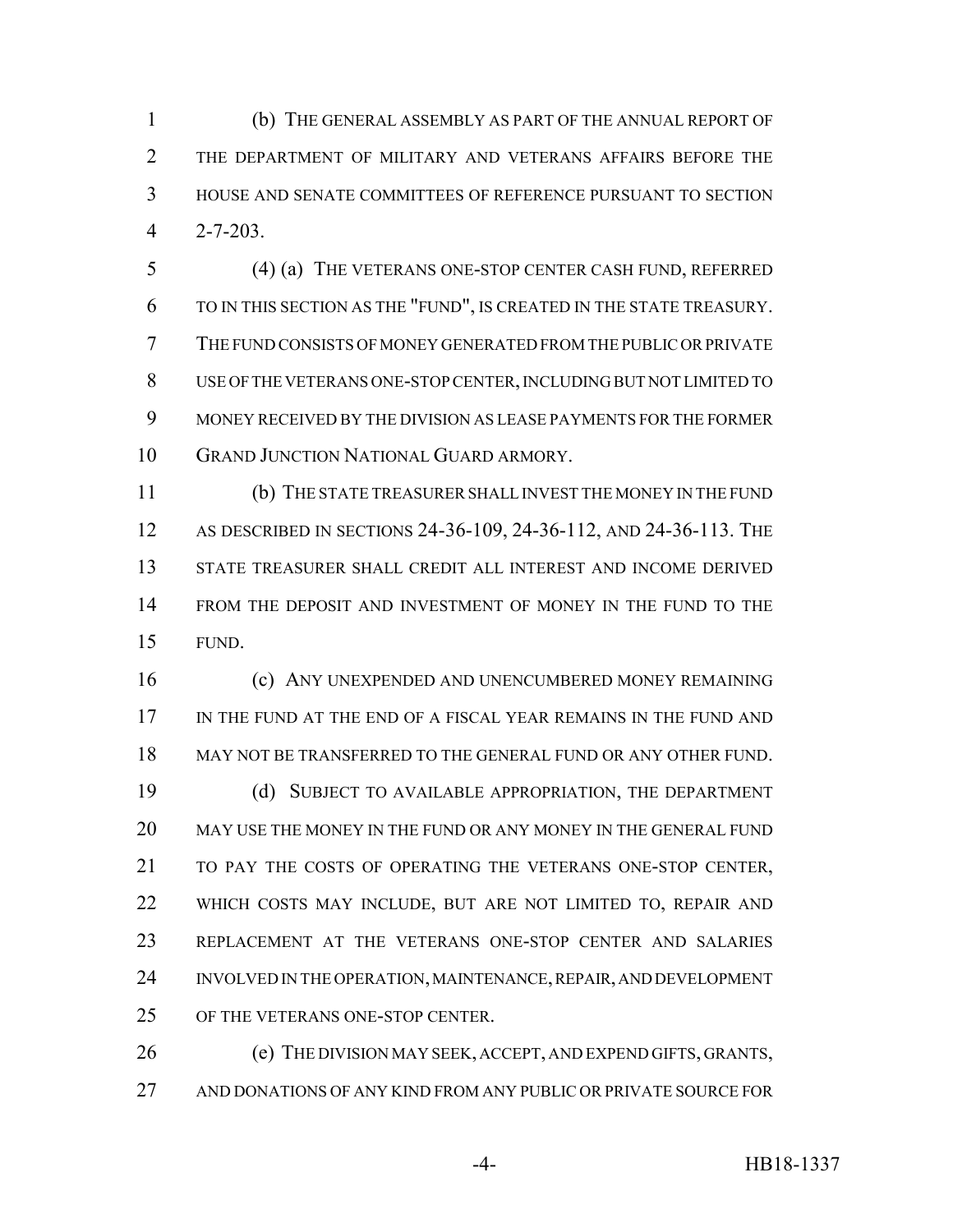THE PURPOSE OF OPERATING THE VETERANS ONE-STOP CENTER; EXCEPT THAT THE DIVISION SHALL NOT ACCEPT A GIFT, GRANT, OR DONATION IF ANY CONDITIONS ATTACHED THERETO ARE CONTRADICTORY TO LAW OR REQUIRE EXPENDITURES FROM THE GENERAL FUND THAT HAVE NOT BEEN APPROVED BY THE GENERAL ASSEMBLY.

 (f) THE STATE TREASURER SHALL TRANSFER ALL UNEXPENDED AND UNENCUMBERED MONEY IN THE FUND ON SEPTEMBER 1,2023, TO THE COLORADO STATE VETERANS TRUST FUND CREATED IN SECTION 28-5-709. (5) THIS SECTION IS REPEALED, EFFECTIVE SEPTEMBER 1, 2023. BEFORE ITS REPEAL, THE DEPARTMENT OF REGULATORY AGENCIES SHALL REVIEW THE VETERANS ONE-STOP CENTER OPERATED BY THE DIVISION PURSUANT TO THIS SECTION IN ACCORDANCE WITH SECTION 24-34-104.

 **SECTION 2.** In Colorado Revised Statutes, 24-34-104, **add** 14  $(24)(a)(V)$  as follows:

 **24-34-104. General assembly review of regulatory agencies and functions for repeal, continuation, or reestablishment - legislative declaration - repeal.** (24) (a) The following agencies, functions, or both, are scheduled for repeal on September 1, 2023:

 (V) THE GRAND JUNCTION VETERANS ONE-STOP CENTER 20 ESTABLISHED PURSUANT TO SECTION 28-5-713.

 **SECTION 3. Appropriation.** For the 2018-19 state fiscal year, 22 \$133,118 is appropriated to the department of military and veterans affairs for use by the division of veterans affairs. This appropriation is from the general fund and is based on an assumption that the division will require an additional 1.2 FTE. To implement this act, the division may use this appropriation for the Grand Junction veterans one-stop center. **SECTION 4. Safety clause.** The general assembly hereby finds,